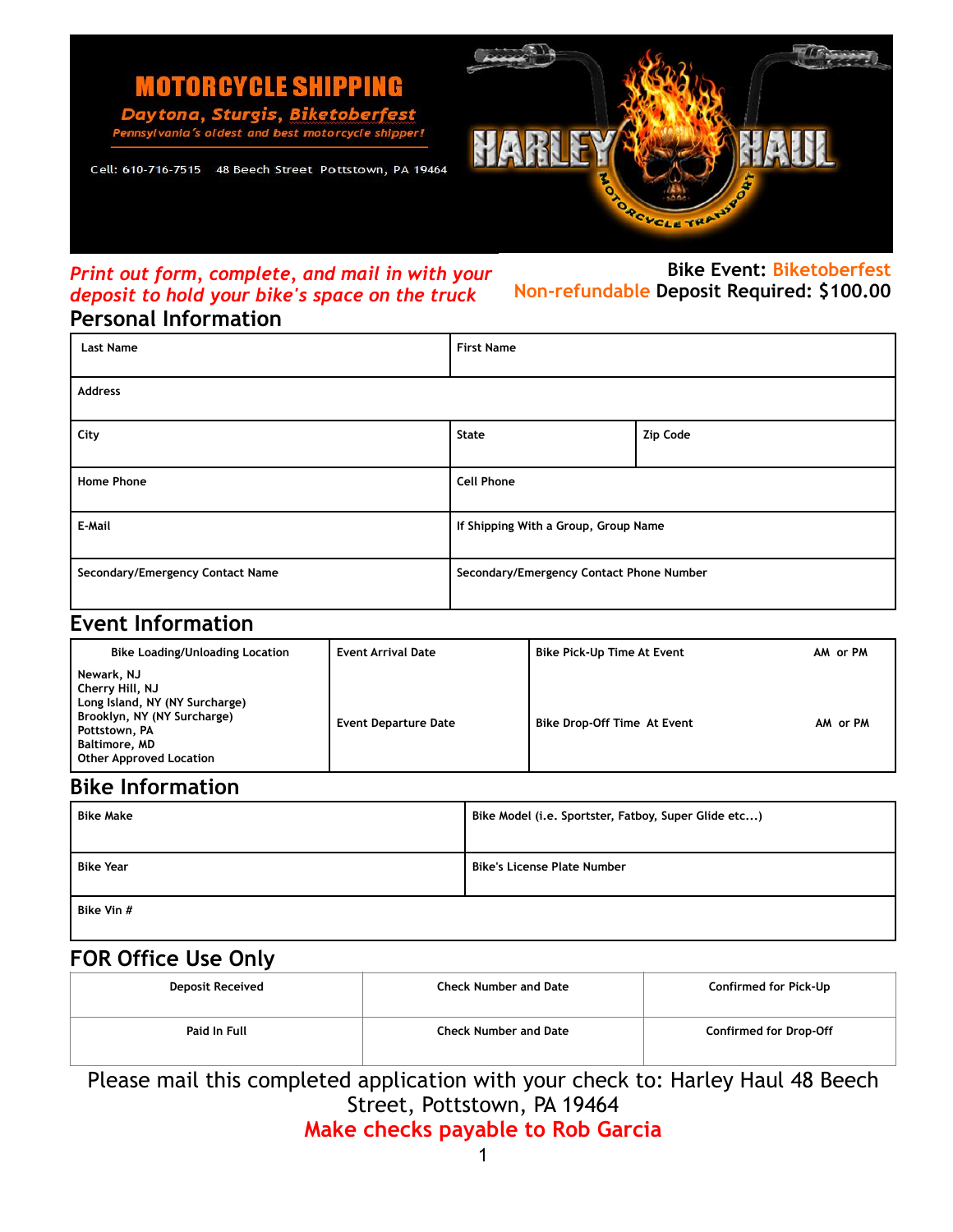## **MOTORCYCLE SHIPPING** ona. Sturgis. best motorcycle sh

Cell: 610-716-7515 48 Beech Street Pottstown, PA 19464



# **SHIPPING RULES**

*\*\*\*\*\*\*\*\*\*\*\*\*\*\*\*\*\*\*\*\*\*\*\*\*\*\*\*\*\*\*\*\*\*\*\*\*\*\*\*\*\*\*\*\*\*\*\*\*\*\*\*\*\*\*\*\*\*\*\*\*\*\*\*\*\*\*\*\*\*\*\*\*\*\*\*\*\*\*\*\*\*\*\*\*\*\*\*\*\*\*\*\*\*\*\*\*\*\*\*\*\*\*\*\*\*\*\*\*\*\*\*\*\*\*\*\*\*\*\*\*\*\*\*\*\*\*\*\*\*\*\*\** 

*HARLEY HAUL MOTORCYCLE TRANSPORT* allows personal property to be securely stored inside of tour-packs, saddlebags, or compartments that are attached to or a part of the unit. Please understand that we have no way of inventorying personal items for our insurance company.

*HARLEY HAUL MOTORCYCLE TRANSPORT* expressly *forbids Customer* to transport illegal items, such as alcohol, tobacco, firearms, drugs, etc.

*Customer* assumes all responsibility, legally as well as financially, for all actions taken against *HARLEY HAUL MOTORCYCLE TRANSPORT* in relationship to transportation of illegal items by the *Customer*, in *HARLEY HAUL MOTORCYCLE TRANSPORT*'s vehicles.

*HARLEY HAUL MOTORCYCLE TRANSPORT* will **NOT** accept any additional parts, boxes, bags, helmets, etc. temporarily attached to the *Unit(s)*, as these items may shift during transit and could damage your property as well as others.

*Customer* is or represents, the legal owner of the *Unit(s)* listed, and has the authority to enter into this contract. This contract gives *HARLEY HAUL MOTORCYCLE TRANSPORT* permission to transport the *Unit(s)* listed.

### **Factors that could delay your shipment include, but are not limited to:**

- Weather conditions
- Road construction
- Inaccurate information provided by customer
- Non-responsive contacts at p/u or delivery
- Unavailable dates for p/u or delivery
- *HARLEY HAUL MOTORCYCLE TRANSPORT* has not been paid for unit
- *HARLEY HAUL MOTORCYCLE TRANSPORT* has been paid, but payment not cleared

### **NONE of the factors listed above will be considered the responsibility or fault of** *HARLEY HAUL MOTORCYCLE TRANSPORT.*

### *Unit* **Information:**

? Motorcycle <sup>?</sup> Trike <sup>?</sup> Chopper ? Auto

Overall Height? \_\_\_\_\_\_\_\_inches (Height MUST NOT exceed 58" while *Unit(s)* is/are standing upright! ANYTHING exceeding 58" such as a windshield may need to be removed and shipped inside the cab of the truck).

Overall Width? \_\_\_\_\_\_\_\_inches (Overall width is measured from the farthest point to the farthest point, whether that is the

saddle bags, handlebar tips, or fairing. If overall width is more than 48" (4') wide, you WILL be charged an oversize fee.)

Overall Length? \_\_\_\_\_\_\_\_inches (Overall length is measured from the farthest point to the farthest point, whether that is the

tire, fender, or mounted accessories).

#### *PLEASE NOTE: IF MEASUREMENTS PROVIDED BY CUSTOMER ARE INCORRECT, HARLEY HAUL MOTORCYCLE TRANSPORT RESERVES THE RIGHT TO CHARGE ACCORDINGLY, BASED ON ACTUAL MEASUREMENTS.*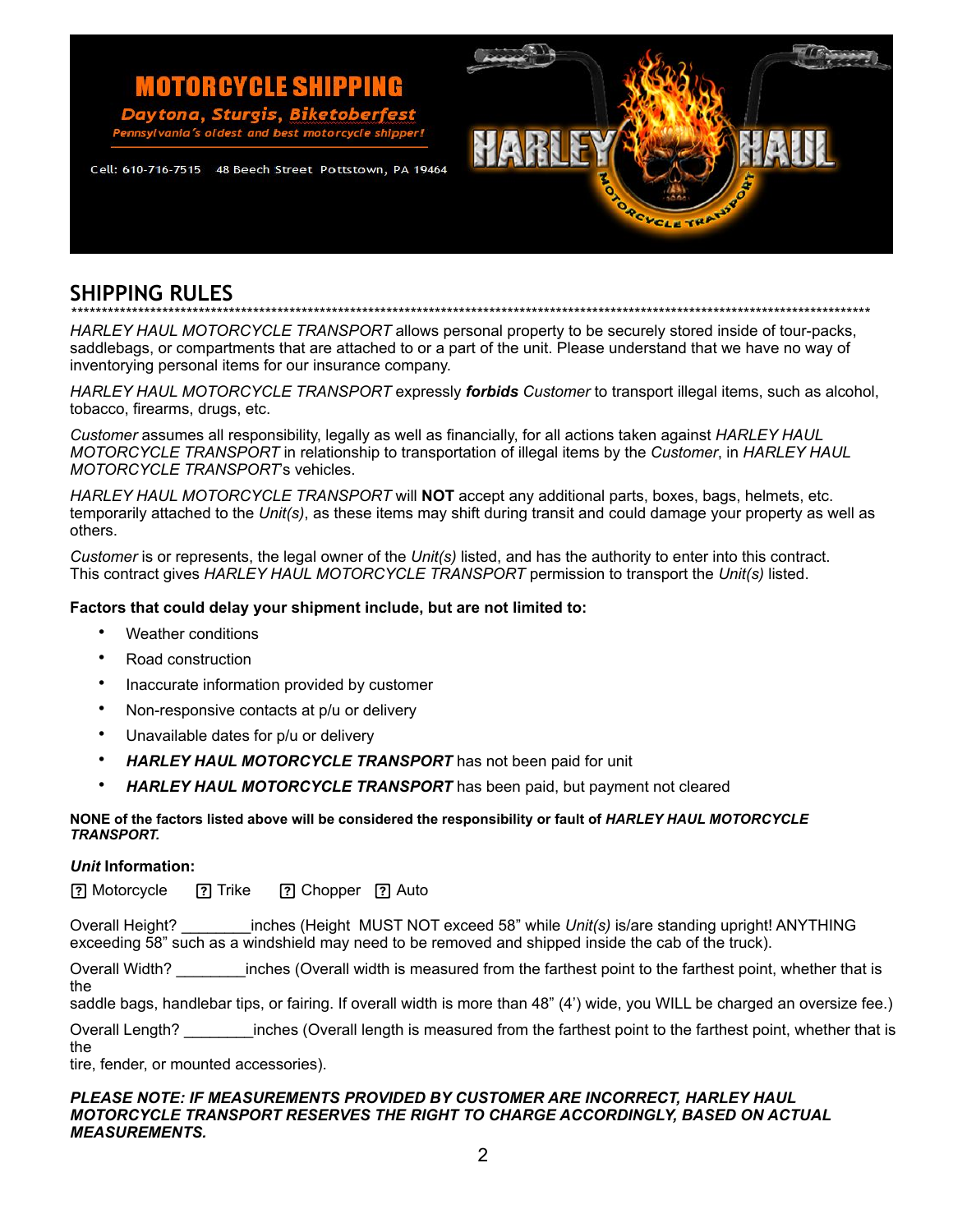

**SCHEDULE** *-* please, we can not stress enough, the importance of you sticking to the schedule *you provide to us* on this reservation application. The times you list for picking up and dropping off your bike at the event are extremely important to our overall event schedule and the schedules of 30-60 other bikers who are also on our trucks! The bikes are loaded in the trailers according to these schedules! (yes there is a method to the madness!) As an example - If you show up a day early, you may not be able to get your bike at that time. There could be 20 other bikes loaded behind yours that would need to be unloaded to get to your bike! We understand there may be flight delays etc, which are completely excusable but please give us a curtesy call if you will be more than 1/2 hour late due to unforeseen circumstances. If you are late NOT due to excusable delays or uncontrollable circumstances, you will be charged \$25.00 per hour per bike! (inexcusable reasons for lateness are: going to the bar, going to your hotel to eat, sleep, swim going shopping etc. when you are scheduled to pick up your bike at that time).

**GROUPS** - If one person needs to cancel their reservation in your group, that does not mean the entire group needs to cancel theirs. Over the years, groups have been repeatedly doing this, leaving us with half full trailers 2 weeks before (and sometimes less) leaving for events. This is unfair to us and unfair to the bikers we turned away for shipping due to being "full". Such short notice does not give us time to fill the vacant space on the truck, or for the bikers we turned away to plan their entire trip and fill those vacant spaces. This is unacceptable and your group will be charged full price for these last minute cancellations! In the past we absorbed the tremendous losses, we will no longer do that. NO EXCEPTIONS.

**I hereby enter into this contract with HARLEY HAUL MOTORCYCLE TRANSPORT, and for the services being described on this contract, authorize, & agree to payments terms as follows:**

**A NON-REFUNDABLE \$300.00 DEPOSIT PER UNIT IS REQUIRED AT THE TIME YOUR ORDER IS PLACED TO SECURE YOUR RESERVATION.** Please keep in mind that once a *Customer* reserves a spot on our trailer, we cannot sell it to anyone else. *Customer* may pay by business or personal check, cash or any type of certified funds.

**If paying the balance at time of** *Unit(s)* **pick up for shipment, full** payment to the driver **must** be in the form of cash, business check or certified funds, such as cashier's check or money order, and will be collected **before** the driver loads orunloads your *Unit(s)*. **The driver will NOT accept credit cards.** All checks are to be made payable to the owner of Harley Haul Motorcycle Transport, **Rob Garcia.** 

*Customer* hereby acknowledges that *HARLEY HAUL MOTORCYCLE TRANSPORT* reserves the right to pursue any avenues available, in order to collect the monies due as stated in this contract, along with any collection and/or legal fees incurred. This includes, but is not limited to returned checks for any reason(s).

I have read, understand, and agree to all terms listed on this three page contract. Please note: Shipment of multiple units may increase the total page count of this contract. I/we knowingly and willingly enter into this legal binding contract with *HARLEY HAUL MOTORCYCLE TRANSPORT. Customer* understands that this contract is exclusively between *Customer* and *HARLEY HAUL MOTORCYCLE TRANSPORT.*